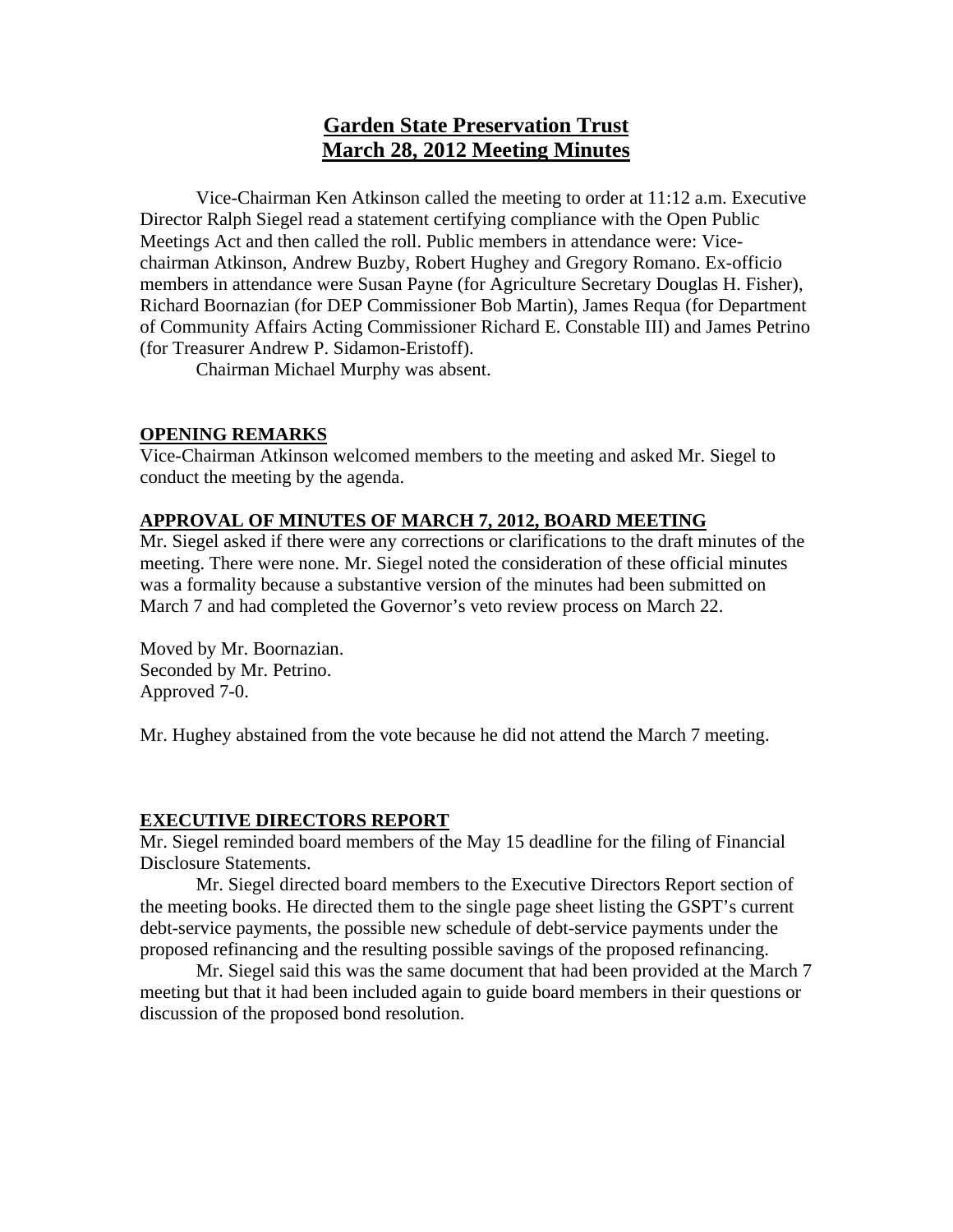|                    |                     | <b>Summary of Post-Refunding Debt Service</b> |                        |
|--------------------|---------------------|-----------------------------------------------|------------------------|
|                    | Current             | <b>Proposed Refinancing</b>                   | <b>Proposed Debt</b>   |
| <b>Fiscal Year</b> | <b>Debt Payment</b> | <b>Debt Payment</b>                           | <b>Service Savings</b> |
| 2012               | \$49,160,899.39     | \$41,214,991.89                               | \$7,945,907.50         |
| 2013               | \$97.996.651.89     | \$82,957,755.64                               | \$15,038,896.25        |
| 2014               | \$97,992,576.26     | \$95,776,411.26                               | \$2,216,165.00         |
| 2015               | \$97,994,411.26     | \$96,393,871.26                               | \$1,600,540.00         |
| 2016               | \$97,994,132.51     | \$97,988,717.51                               | \$5,415.00             |
| 2017               | \$97,994,407.51     | \$97,990,537.51                               | \$3,870.00             |
| 2018               | \$97,999,028.13     | \$97,992,203.13                               | \$6,825.00             |
| 2019               | \$97,990,848.75     | \$97,986,031.25                               | \$4,817.50             |
| 2020               | \$97,993,340.00     | \$97,988,875.00                               | \$4,465.00             |
| 2021               | \$97,994,211.25     | \$97,991,306.25                               | \$2,905.00             |
| 2022               | \$97,990,526.25     | \$97,986,281.25                               | \$4,245.00             |
| 2023               | \$97,994,905.00     | \$97,992,650.00                               | \$2,255.00             |
| 2024               | \$97,998,630.00     | \$97,998,275.00                               | \$355.00               |
| 2025               | \$97,998,131.25     | \$97,998,131.25                               |                        |
| 2026               | \$97,996,787.50     | \$97,996,787.50                               |                        |
| 2027               | \$97,996,518.75     | \$97,996,518.75                               |                        |
| 2028               | \$97,998,412.50     | \$97,998,412.50                               |                        |
| 2029               | \$97,998,125.00     | \$97,998,125.00                               |                        |
| <b>TOTAL</b>       | \$1,715,082,543.20  | \$1,688,245,881.95                            | \$26,836,661.25        |

|                                               |                    | <b>GSPT Plan of Financing</b>                 |                                                                           |                                                |                                             |  |
|-----------------------------------------------|--------------------|-----------------------------------------------|---------------------------------------------------------------------------|------------------------------------------------|---------------------------------------------|--|
|                                               |                    | <b>Summary of Post-Refunding Debt Service</b> |                                                                           |                                                |                                             |  |
|                                               | <b>Fiscal Year</b> | Current<br><b>Debt Payment</b>                | <b>Proposed Refinancing</b><br><b>Debt Payment</b>                        | <b>Proposed Debt</b><br><b>Service Savings</b> |                                             |  |
|                                               | 2012               | \$49,160,899.39                               | \$41,214,991.89                                                           | \$7,945,907.50                                 |                                             |  |
|                                               | 2013               | \$97,996,651.89                               | \$82,957,755.64                                                           | \$15,038,896.25                                |                                             |  |
|                                               | 2014               | \$97,992,576.26                               | \$95,776,411.26                                                           | \$2,216,165.00                                 |                                             |  |
|                                               | 2015               | \$97,994,411.26                               | \$96,393,871.26                                                           | \$1,600,540.00                                 |                                             |  |
|                                               | 2016               | \$97,994,132.51                               | \$97,988,717.51                                                           | \$5,415.00                                     |                                             |  |
| <b>Annual debt service</b>                    | 2017               | \$97,994,407.51                               | \$97,990,537.51                                                           | \$3,870.00                                     | These are the<br>proposed savings           |  |
| payments are \$98                             | 2018               | \$97,999,028.13                               | \$97,992,203.13                                                           | \$6,825.00                                     | in debt service for                         |  |
| million with a margin<br>of between \$1.000 & | 2019               | \$97,990,848.75                               | \$97,986,031.25                                                           | \$4,817.50                                     | FY2012 & FY2013.                            |  |
| \$10,000 in any given                         | 2020               | \$97,993,340.00                               | \$97,988,875.00                                                           | \$4,465.00                                     | It is a combined<br>reduction of            |  |
| fiscal year.                                  | 2021               | \$97,994,211.25                               | \$97,991,306.25                                                           | \$2,905.00                                     | \$23 million, which                         |  |
| This payment is made                          | 2022               | \$97,990,526.25                               | \$97,986,281.25                                                           | \$4,245.00                                     | represents a savings                        |  |
| in two parts: the 1st in                      | 2023               | \$97,994,905.00                               | \$97,992,650.00                                                           | \$2,255.00                                     | to the proposed<br><b>FY13 State Budget</b> |  |
| November and the 2nd                          | 2024               | \$97,998,630.00                               | \$97,998,275.00                                                           | \$355.00                                       |                                             |  |
| in May.                                       | 2025               | \$97,998,131.25                               | \$97,998,131.25                                                           |                                                |                                             |  |
| The payment for                               | 2026               | \$97,996,787.50                               | \$97,996,787.50                                                           |                                                |                                             |  |
| FY2012 is only<br>\$49 million because        | 2027               | \$97,996,518.75                               | \$97,996,518.75                                                           |                                                |                                             |  |
| the November payment                          | 2028               | \$97,998,412.50                               | \$97,998,412.50                                                           |                                                |                                             |  |
| has already been<br>made.                     | 2029               | \$97,998,125.00                               | \$97,998,125.00                                                           |                                                |                                             |  |
|                                               | <b>TOTAL</b>       | \$1,715,082,543.20                            | $$1,688,245,881.95$ \$26,836,661.25                                       |                                                |                                             |  |
|                                               |                    |                                               |                                                                           |                                                |                                             |  |
|                                               |                    |                                               |                                                                           |                                                |                                             |  |
|                                               |                    |                                               |                                                                           |                                                |                                             |  |
|                                               |                    |                                               | This is the potential total savings in debt service if the refinancing is |                                                |                                             |  |

 Mr. Siegel explained that the debt-service savings will be based on the final structure of the deal, which cannot be known until the underwriter, Wells Fargo, issues a Preliminary Offering Statement, markets the bond sale, accepts retail orders and prices the bonds.

 Mr. Siegel guided the board members through the contents of the meeting books. He pointed out the official 5<sup>th</sup> Supplemental Bond Resolution and the four attached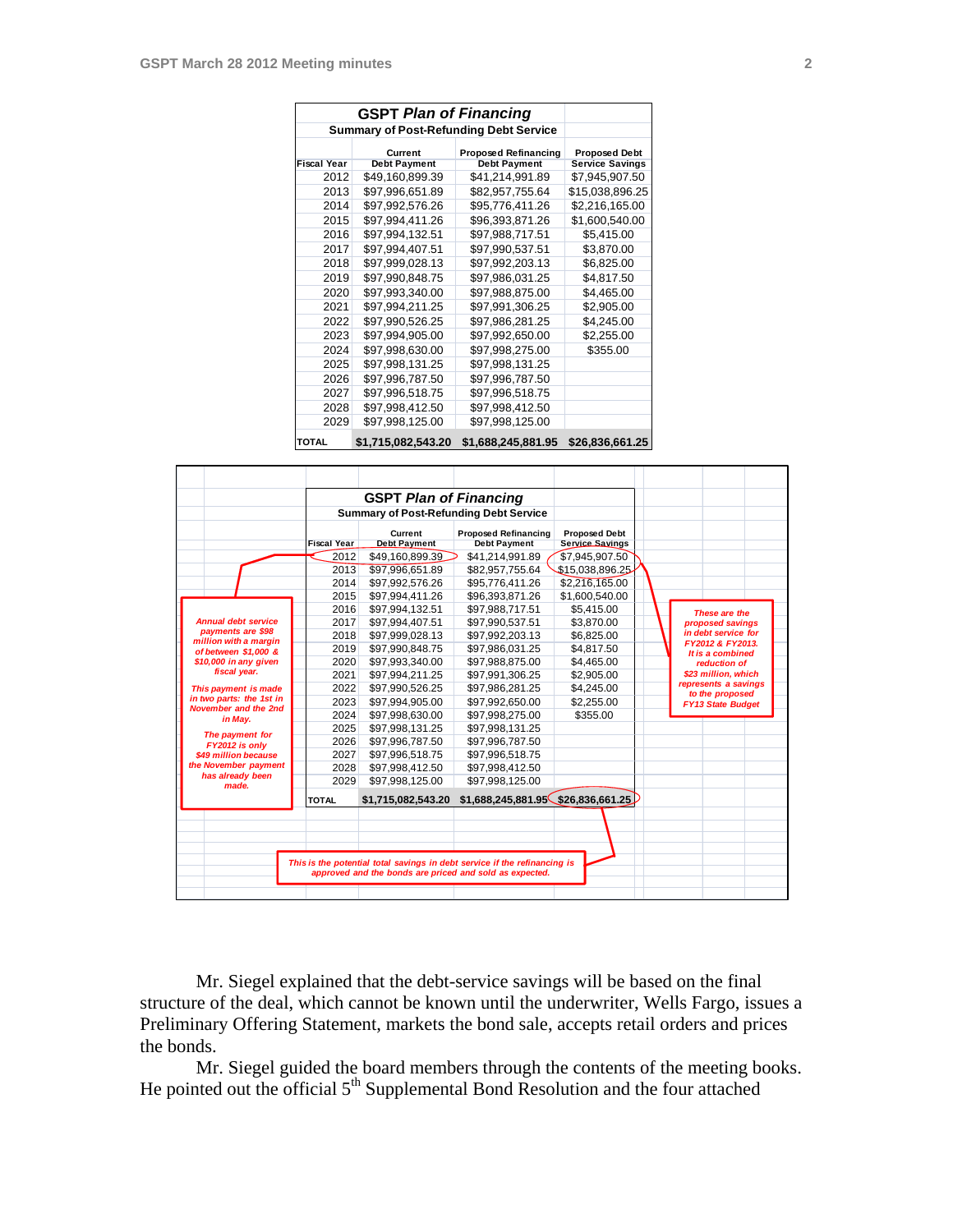exhibits: the Bond Purchase Contract with Wells Fargo Bank, the Preliminary Offering Statement to be issued by the bank, the Continuing Disclosure Agreement by which the GSPT and Treasury promise to provide the status of State finances, and the Escrow Deposit Agreement concerning the handling of the proceeds of the sale of the refunding bonds.

 Mr. Siegel introduced GSPT Bond Counsel Leah Sandbank Esq. of McManimon & Scotland (since renamed McManimon, Scotland & Baumann). He pointed out that Mr. Petrino, a board member, is also the Treasury Department's Director of the Office of Public Finance. He said both Mr. Petrino and Ms. Sandbank were available to answer any questions.

 Mr. Hughey asked Mr. Petrino what interest rates would be expected on the new bonds to produce the savings. Mr. Petrino said they ranged from 4.1% to 4.2%, significantly below the 6% on the existing bonds. Mr. Siegel said rates on a few of the bond series were below 4% on the latest Wells Fargo proposal.

 Mr. Hughey said he had examined the proposal and he expected savings to improve with rates dropping as they approached the sale date. Mr. Petrino cautioned the municipal bond markets fluctuate continuously. He said "we have lost some ground" over the past month but saw improvement in the past week. He said no one can be sure what to expect, but that he expected the overall debt-service savings as outlined to hold.

 Mr. Hughey said he would have preferred to see the debt-service savings spread out more across the 17-year life of the bonds instead of having most of the savings yielded in the first two years. But he said he understood that this aspect of the refunding structure was not subject to the board vote, and that he supported the refinancing overall.

 Ms. Payne asked Mr. Petrino about the process of selecting \$350 million in bonds for refinancing. (The GSPT has issued \$1.15 billion in bonds.)

 Mr. Petrino said the bonds subject to refunding are selected by the underwriter according to the interest rates and the dates on which they can be called and paid off. He said the selections are made by the sole criteria of saving money. Many of the GSPT's bonds are not good candidates for refinancing at this time because they are not easily "callable" – that is, they cannot be called or paid off any time soon.

# **DISCUSSION, CONSIDERATION OF THE FIFTH SUPPLEMENTAL GARDEN STATE PRESERVATION TRUST BOND RESOLUTION**

Vice-Chairman Atkinson asked for motions to approve the resolution.

Moved by Mr. Requa Seconded by Ms. Payne Approved 8-0.

# **BOARD DISCUSSION: HIGHLANDS DEVELOPMENT CREDIT BANK**

Mr. Siegel explained for the board the role of the Garden State Preservation Trust in connection with the Highlands Development Credit Bank.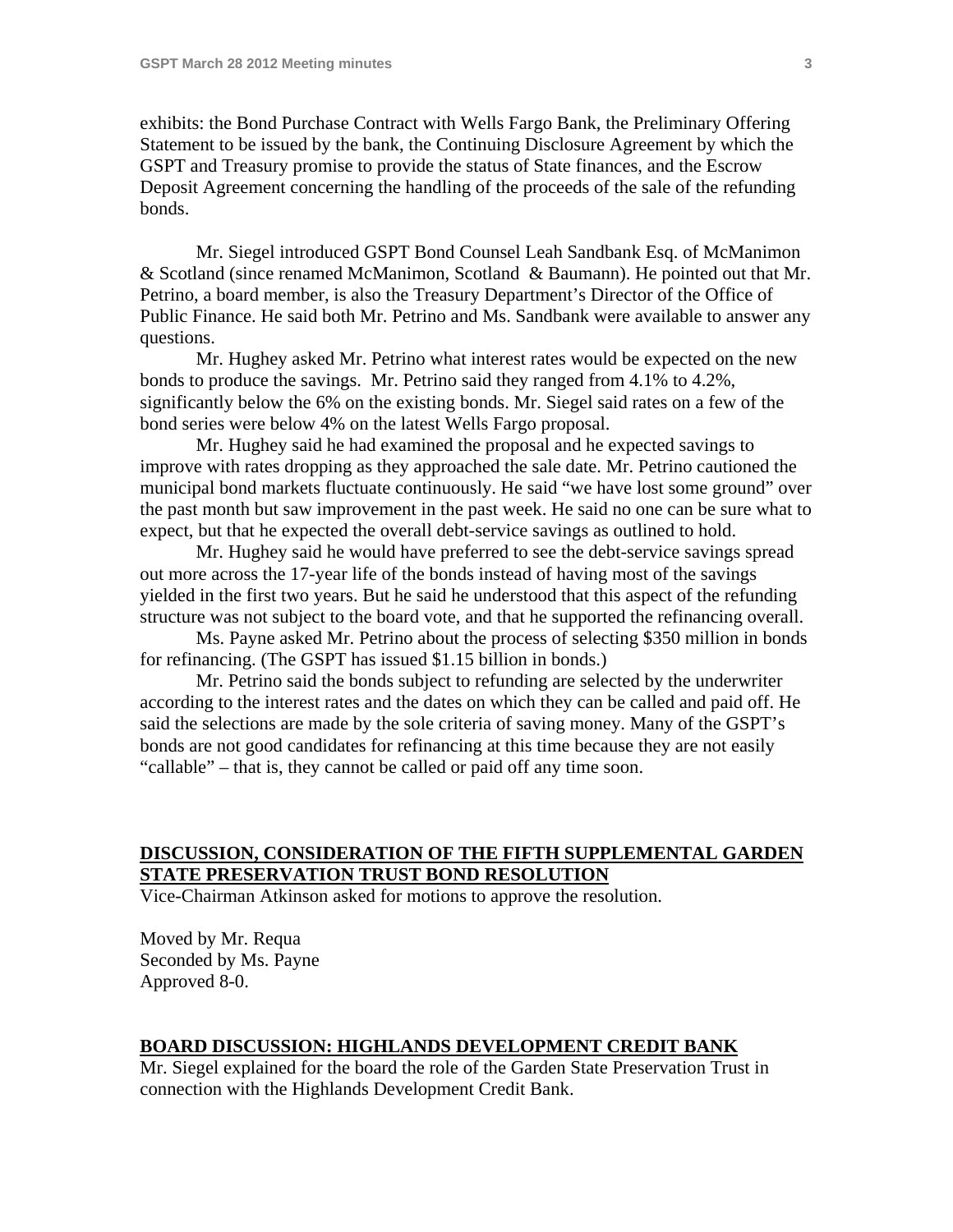Mr. Siegel explained the Highlands Council in 2008 passed a resolution to create the Highlands Development Credit Bank to make credit acquisitions in the hope of triggering and fostering a Transfer of Development Rights (TDR) program. He said this bank was established with a 9-member board of directors, one of whom was to be a member or representative of the GSPT.

 Ms. Siegel said that the Highlands Council did not specify the appointment of a cabinet-level commissioner to the HDC Bank board. Four of the GSPT board members are ex-officio members who represent their respective commissioners: Treasury, Environmental Protection, Agriculture and Community Affairs. It was therefore interpreted that none of these ex-officio representatives would be eligible for appointment as the GSPT representative to the HDC Bank board.

 This left eligible for appointment the five public members of the GSPT. None of these five were available or interested in serving on the HDC Bank board of directors at that time. As a result, former Chairman Wegner appointed the executive director to serve as the GSPT's representative.

 Mr. Siegel said he has served in this capacity as an original HDC Bank board member for the past three years. He said he had immediate disagreements with the procedures the HDC Bank intended to follow, and as a result has abstained on virtually all of their votes concerning credit acquisitions.

 Mr. Siegel explained that no genuine TDR program exists in the Highlands as yet. He said TDR requires a mechanism by which credits purchased from a "sending area" can be acquired and applied to a "receiving area." He said no "receiving area" has been designated nor was there any prospect that a receiving area would be set up anytime soon.

 Mr. Siegel said that without an actual TDR program, the HDC Bank was conducting a basic land-preservation program with the acquisition of conservation easements in the form of "credits." He said he believed the HDC Bank and the Highlands Council staff should therefore follow the same procedures as the GSPT-funded land preservation programs, including an appraisal of the subject property and a precise survey of its actual acreage, in order to certify the fairness of the payments. He said the Highlands Council staff and the HDC Bank were not following such procedures.

 Mr. Siegel discussed this dilemma with the Deputy Treasurer and he talked to four public board members to see if they were in agreement with his opinion. Mr. Siegel said the Deputy Treasurer had no objection to his position. He said three public members supported his position of abstaining from any credit acquisitions until proper procedures were implemented.

 Mr. Siegel said no formal vote of the board was deemed necessary on the issue since it had never been stipulated that the GSPT representative of the HDC Bank board of directors was in some way representing a consensus of the GSPT board.

 Following his presentation about the background of the HDC Bank, Mr. Siegel said he wished to raise two concerns with the GSPT board members:

 1) Whether any public members were interested in serving on the HDC Bank board in his stead.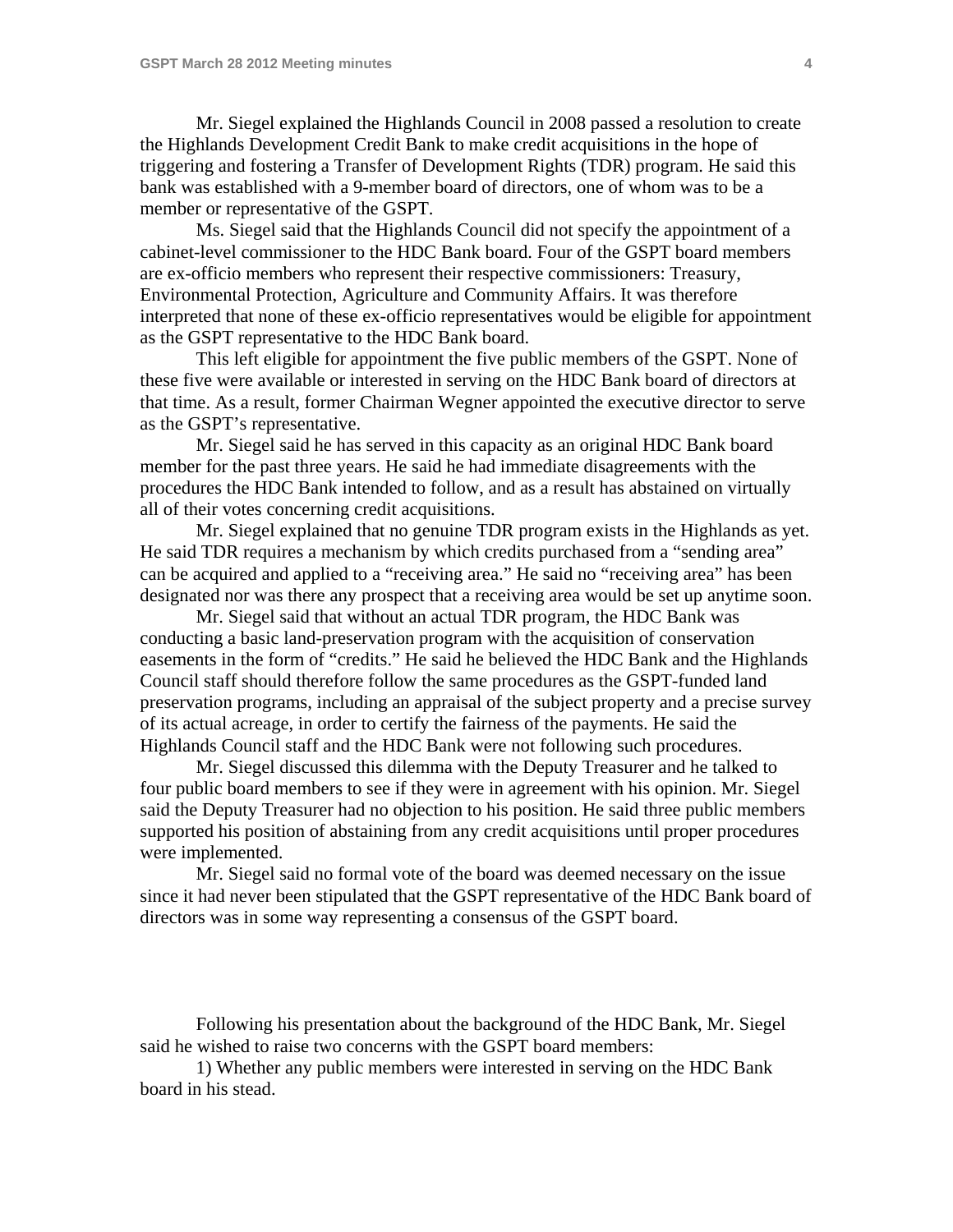2) Whether the GSPT representative should continue to vote against credit acquisitions being done without proper appraisals and surveys.

 Mr. Siegel discussed possible appointment with Mr. Romano, the GSPT's newest public member. He noted the authority to make the appointment to the HDC Bank board rests with the chairman.

 Mr. Romano said he did believe the HDC Bank program was different from the traditional programs being funded by the GSPT because the intent was to have the HDC credits sold for use in a receiving area once such a TDR receiving area is established.

 Ms. Payne, who also sits on the HDC Bank board as the representative of the State Agriculture Development Committee, said she has also voted against certain acquisitions because of concerns about value. She said the Highlands Council has based its credit pricing on a credit valuation system created by years of research into regional values of real estate, and through this a value of \$16,000 per credit was established. She said the HDC Bank decides how many credits to apply to each of the parcels subject to preservation based on this its valuation system. She said she has had some concerns that the research did not have an adequate sample of the commercial properties.

 Mr. Hughey said regional systems for setting real estate values for such things as TDR credits had to start out with some basis of appraisal in order to test and to update the valuation system. He said it could only be updated based on actual appraisals.

 Mr. Hughey suggested that Mr. Siegel and Mr. Romano discuss these issues and the GSPT appointment in detail. He said no other public members appeared interested in doing it.

 It was agreed Mr. Siegel and Mr. Romano would meet with Chairman Murphy to discuss the GSPT appointment to the HDC Bank board and Mr. Siegel's position concerning the HDC Bank's credit acquisition procedures.

 Mr. Atkinson asked Ms. Payne her view of the likelihood of a change in procedures for the HDC Bank board. She said in light of recent staffing changes she would not want to speculate on changes in policy.

 Mr. Siegel said he had always consulted former Executive Director Eileen Swan and her staff and explained to them his objections and concerns. He said in his view, the valuation system for assigning credits was immensely complicated and unwieldy.

 Mr. Siegel said if the Office of Green Acres suddenly came in with an announcement that they had created an enormous spreadsheet that enabled them to value every piece of property for acquisition without the need for appraisals, he did not believe the GSPT board or the Legislature would accept it.

 Mr. Hughey asked how many properties had been involved in HDC Bank credit acquisitions. Mr. Siegel said the HDC Bank was only doing hardship cases and it had amounted to about two dozen.

 The issue was resolved to have Mr. Siegel, Mr. Romano and Chairman Murphy discuss the matter in a separate matter, with the final decision resting with Chairman Murphy on the appointment of a GSPT representative to the HDC Bank board.

#### **BOARD DISCUSSION: PRESERVATION & EXPENDITURES**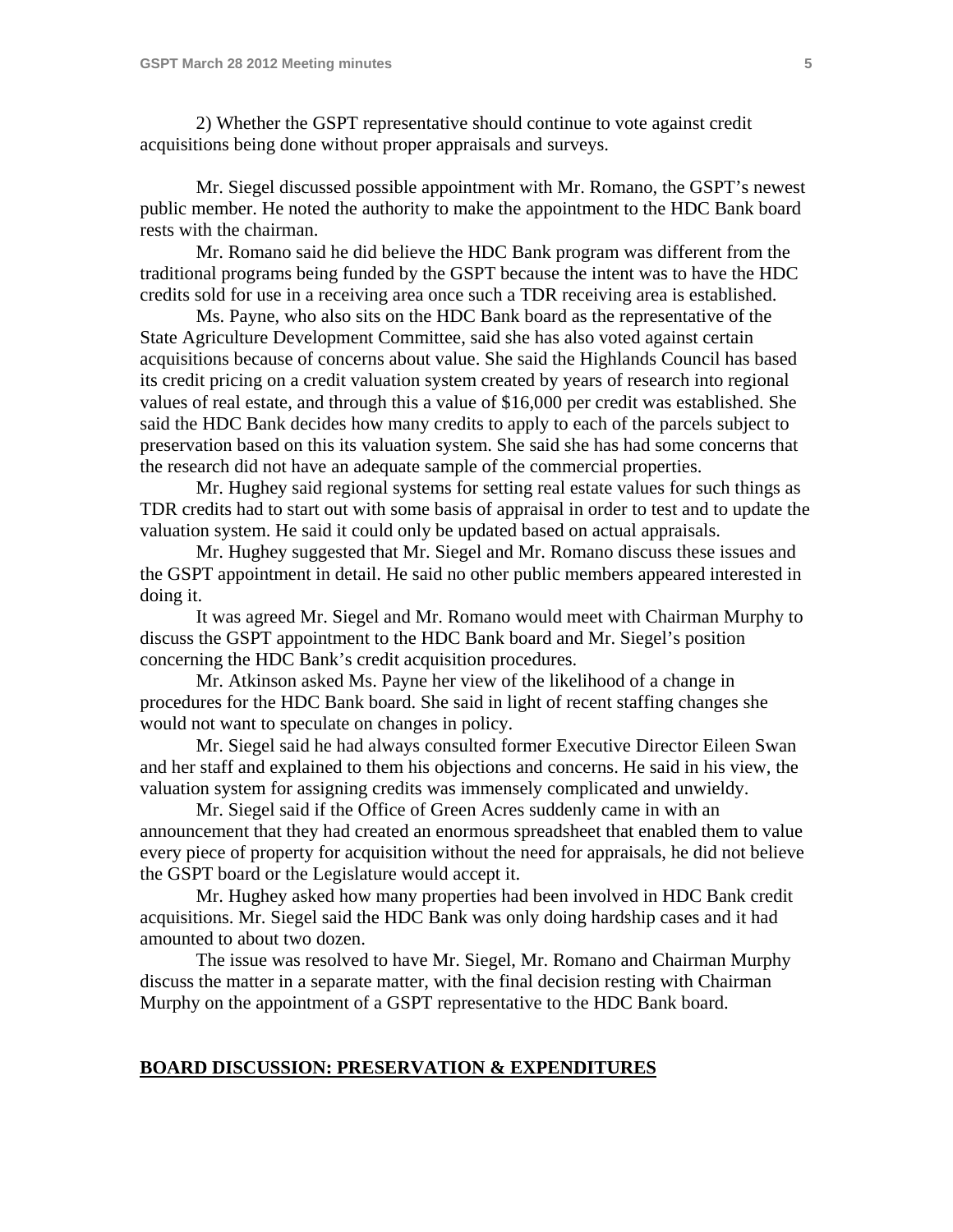Mr. Siegel directed the board to a table in their meeting books concerning expenditure patterns from FY2007 to FY2011 showing a decline in expenditures and acreage preservation. He said the table included appropriations data as per a request from the March 7 meeting by Mr. Romano.

 Mr. Siegel said he shared the information with the board because he was concerning about the declines.

 Mr. Atkinson said he would expect to see a correlation between appropriations and expenditure activity. He said the decline could be attributed to the fact there were no appropriations approved in FY2010, and he would expect to see an uptick in activity with the FY2011 appropriations. He said he has seen no decline in demand for project funding in Gloucester County.

 Ms. Payne said she has tracked the decline in activity in permanent preservation and she said she is at a point of frustration because it appears the counties are slowing down their acquisition rates and their expenditures, which in turn slows the flow of grants from the SADC. She said, "I actually think there is a lot to this story as to what is going on."

 Ms. Payne suggested Mr. Siegel might conduct research on what was going on with the counties and what fiscal factors might be affecting the tempo of their acquisitions.

 Mr. Atkinson asked Ms. Payne if she saw evidence of counties moving more slowly in the use of their FY2011 GSPT appropriations. She said she thought so, possibly because of concerns about the availability of local matching funds.

 Mr. Boornazian asked Mr. Siegel about the expenditure figure. Mr. Siegel replied that it represented expenditures from all of the trust funds as reported by Treasury's Comprehensive Annual Financial Report, known as the CAFR.

 Mr. Boornazian said there was a push to focus more preservation expenditures on urban parks and on flood property acquisitions under the Blue Acres program. He said this would show expenditures to be steady but preservation acreage would be reduced. He said it might be advisable to steer away from acreage as a measurement of the success of the preservation programs.

 Mr. Hughey made reference to the 2011 report, "Facing Our Future," sponsored by the Council of New Jersey Grantmakers and for which he was a member of the research team. He said the report showed a 20-percent shortfall between government revenues and government services.

 Mr. Boornazian said ratable strain at the municipal level has had an impact on the local taxes used to raise funds for open space.

 Mr. Siegel said acreage has been used as a measurement for preservation accomplishments "as a given" for decades, but there is requirement that acreage be used. He said it was useful but limited and could distort accomplishments. For instance, Newark does not need more park acreage, it needs rehabilitation of the park acreage it already owns. He said there is no reason this metric cannot be adjusted or abandoned in favor of a more accurate or consistent metric.

 Mr. Romano said it appeared there was no corresponding connection between expenditures and acreage preservation. Mr. Siegel said there was none.